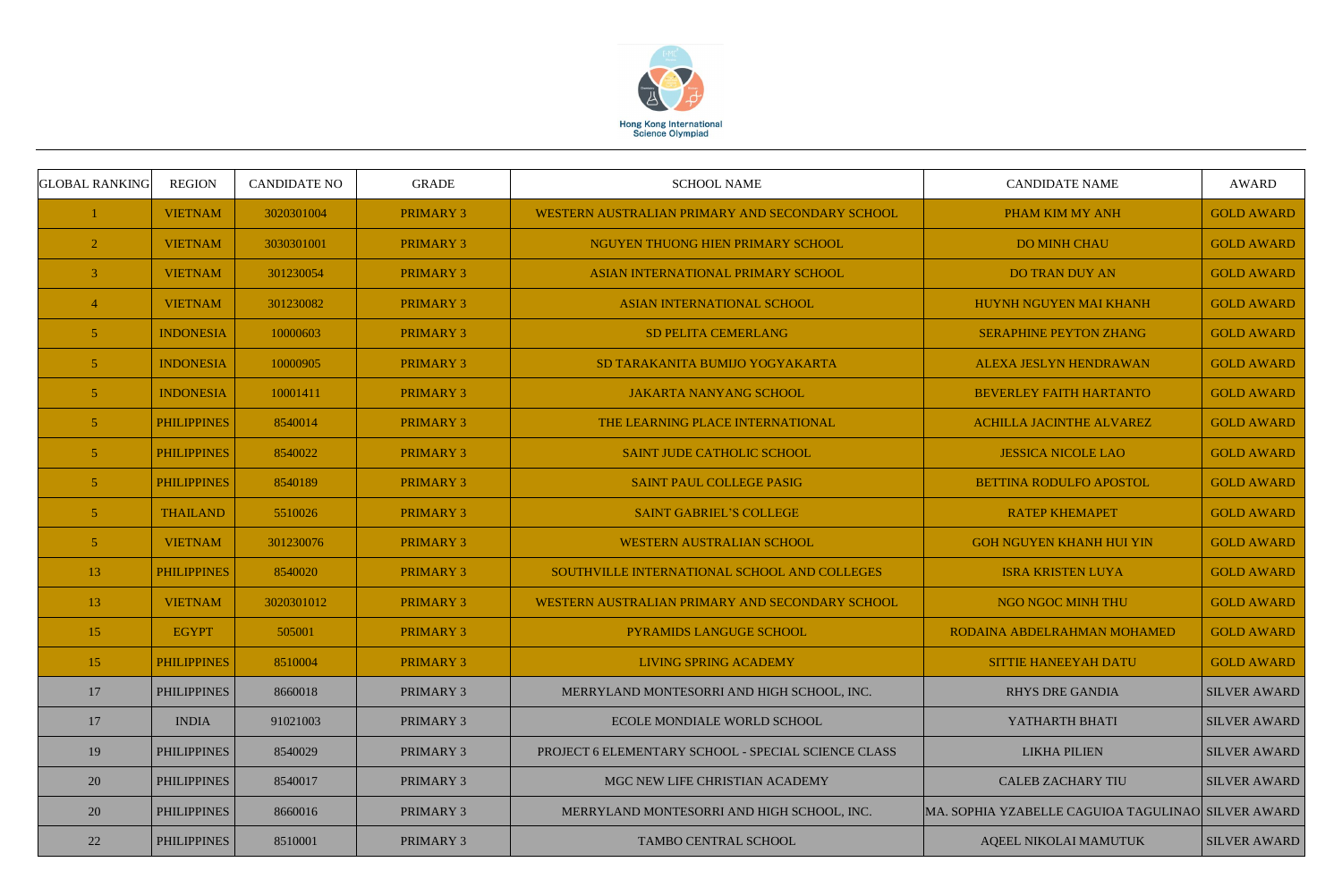

| 22 | <b>PHILIPPINES</b> | 8660015    | <b>PRIMARY 3</b> | BHC EDUCATIONAL INSTITUTION INCORPORATED                    | HEAVEN AIANSWORTH MAMARIL         | <b>SILVER AWARD</b> |
|----|--------------------|------------|------------------|-------------------------------------------------------------|-----------------------------------|---------------------|
| 22 | <b>INDIA</b>       | 91021007   | <b>PRIMARY 3</b> | PADMA SESHADRI BALA BHAVAN SENIOR SECONDARY SCHOOL          | ADITHI RAJASHEKHAR                | <b>SILVER AWARD</b> |
| 25 | <b>THAILAND</b>    | 5590001    | <b>PRIMARY 3</b> | MUKDAHAN MONTESSORI SCHOOL                                  | THANAPHAT KRITTHANAPHAT           | <b>SILVER AWARD</b> |
| 26 | <b>PHILIPPINES</b> | 8720001    | <b>PRIMARY 3</b> | SANTO DOMINGO CENTRAL ELEMENTARY SCHOOL - SSES              | <b>ANGELICA MEI CARA</b>          | <b>SILVER AWARD</b> |
| 27 | <b>PHILIPPINES</b> | 8520004    | PRIMARY 3        | TLP HOMESCHOOL                                              | <b>SPICA CLARIZ DIAZ</b>          | <b>SILVER AWARD</b> |
| 27 | <b>PHILIPPINES</b> | 8540024    | PRIMARY 3        | LOURDES SCHOOL OF MANDALUYONG                               | <b>JOAQUIM TRÉ MAQUILING</b>      | <b>SILVER AWARD</b> |
| 27 | <b>THAILAND</b>    | 5510034    | <b>PRIMARY 3</b> | <b>SAINT GABRIEL'S COLLEGE</b>                              | PARAMETH ASSANASEN                | <b>SILVER AWARD</b> |
| 27 | <b>VIETNAM</b>     | 301230055  | PRIMARY 3        | EVEREST PRIMARY SCHOOL                                      | PHAM BAO ANH                      | <b>SILVER AWARD</b> |
| 27 | <b>VIETNAM</b>     | 301230057  | <b>PRIMARY 3</b> | ALFRED NOBEL PRIMARY SCHOOL                                 | NGUYEN THANH CHI BACH             | <b>SILVER AWARD</b> |
| 27 | <b>VIETNAM</b>     | 3021801044 | <b>PRIMARY 3</b> | EMASI VAN PHUC PRIMARY-SECONDARY AND HIGH SCHOOL            | <b>TRAN AN QUANG PHI</b>          | <b>SILVER AWARD</b> |
| 33 | <b>INDONESIA</b>   | 10001711   | PRIMARY 3        | UNIVERSAL SCHOOL                                            | PETER JOYKARSTEN                  | <b>SILVER AWARD</b> |
| 33 | <b>PHILIPPINES</b> | 8540015    | <b>PRIMARY 3</b> | SAINT JUDE CATHOLIC SCHOOL                                  | ANASTASIA CLAIRE PUA              | <b>SILVER AWARD</b> |
| 33 | <b>PHILIPPINES</b> | 8680001    | PRIMARY 3        | ST. THERESE OF THE CHILD JESUS MULTIPLE INTELLIGENCE SCHOOL | <b>MAYA SAMANTHA AYAP</b>         | <b>SILVER AWARD</b> |
| 33 | <b>VIETNAM</b>     | 301230342  | <b>PRIMARY 3</b> | <b>VINSCHOOL GARDENIA</b>                                   | TRUONG THIEN BAO                  | <b>SILVER AWARD</b> |
| 37 | <b>PHILIPPINES</b> | 8610003    | <b>PRIMARY 3</b> | <b>HOMESCHOOL PILIPINAS</b>                                 | <b>FRANK TYRESE CASCO</b>         | <b>BRONZE AWARD</b> |
| 38 | <b>INDONESIA</b>   | 10001308   | <b>PRIMARY 3</b> | SD MUHAMMADIYAH 1 KRIAN                                     | <b>AXELIA MARITZA EL SHIRAZ</b>   | <b>BRONZE AWARD</b> |
| 38 | <b>PHILIPPINES</b> | 8540023    | <b>PRIMARY 3</b> | PROJECT 6 ELEMENTARY SCHOOL                                 | <b>JESUS VICTOR TIU LUISTRO</b>   | <b>BRONZE AWARD</b> |
| 38 | <b>PHILIPPINES</b> | 8540027    | <b>PRIMARY 3</b> | VICTORY CHRISTIAN INTERNATIONAL SCHOOL                      | <b>JOMARI MANUEL RAMOS</b>        | <b>BRONZE AWARD</b> |
| 38 | <b>PHILIPPINES</b> | 8550004    | <b>PRIMARY 3</b> | SPECIAL EDUCATION CENTER FOR THE GIFTED                     | <b>KNARVILLE PRINCESS RAGADIO</b> | <b>BRONZE AWARD</b> |
| 38 | <b>PHILIPPINES</b> | 8610005    | <b>PRIMARY 3</b> | <b>ILOILO SCHOLASTIC ACADEMY</b>                            | PETER MIGUELLE ANAS               | <b>BRONZE AWARD</b> |
| 38 | <b>VIETNAM</b>     | 301230071  | <b>PRIMARY 3</b> | <b>HA NOI STAR PRIMARY SCHOOL</b>                           | <b>DO VIET NGOC HAI</b>           | <b>BRONZE AWARD</b> |
| 38 | <b>VIETNAM</b>     | 301230101  | <b>PRIMARY 3</b> | <b>ABEKA ACADEMY</b>                                        | LE KY NAM                         | <b>BRONZE AWARD</b> |
| 38 | <b>EGYPT</b>       | 505004     | <b>PRIMARY 3</b> | PRODUCER OF LIFE INTERNATIONAL SCHOOL                       | <b>JONY FADY FAYEK</b>            | <b>BRONZE AWARD</b> |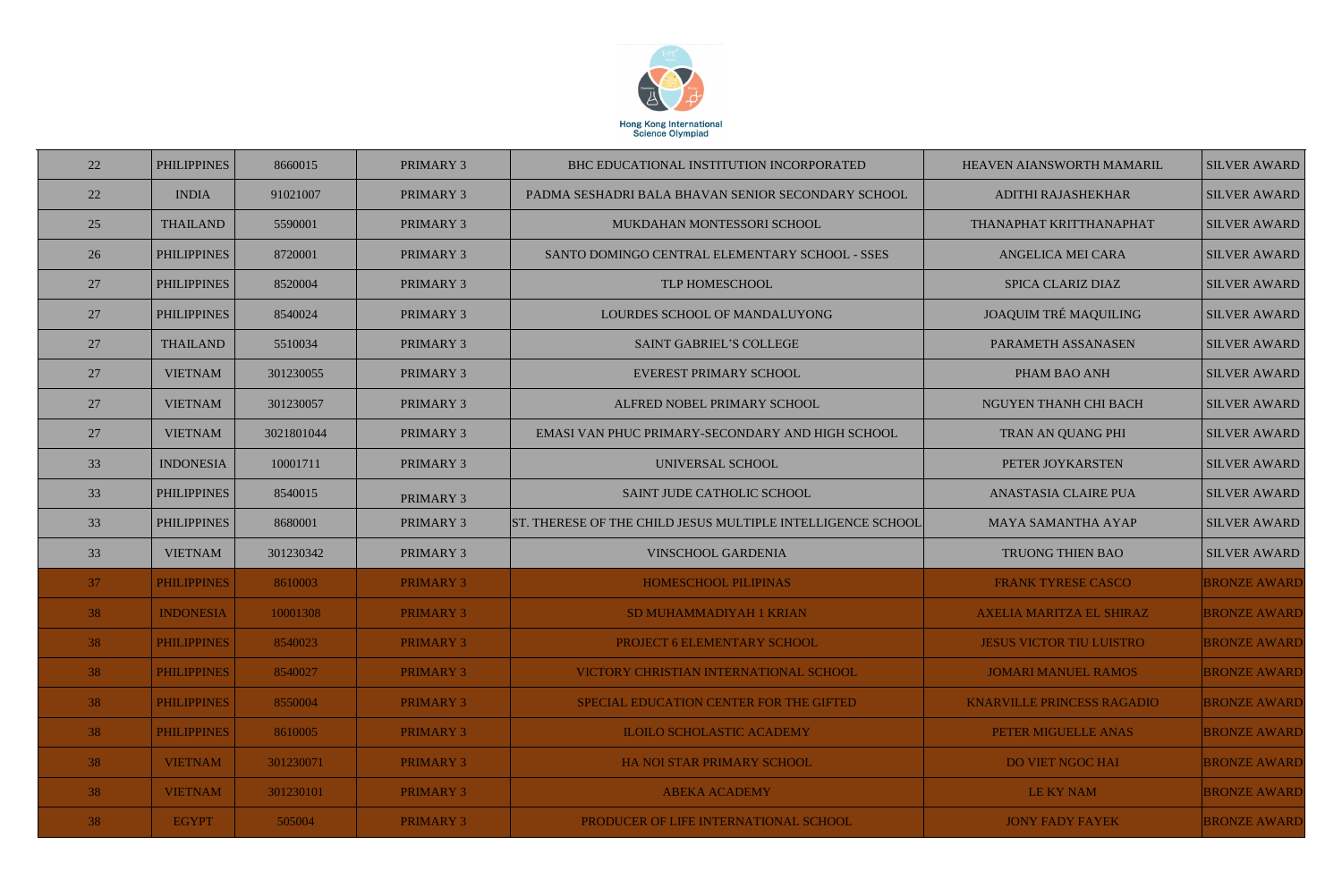

| 46 | <b>VIETNAM</b>     | 3030901017  | <b>PRIMARY 3</b> | THUY DUONG PRIMARY SCHOOL                          | <b>HA VINH HAI</b>               | <b>BRONZE AWARD</b> |
|----|--------------------|-------------|------------------|----------------------------------------------------|----------------------------------|---------------------|
| 47 | <b>PHILIPPINES</b> | 8540018     | <b>PRIMARY 3</b> | <b>SAINT JUDE CATHOLIC SCHOOL</b>                  | <b>ETHAN LIAM GO</b>             | <b>BRONZE AWARD</b> |
| 47 | <b>PHILIPPINES</b> | 8550003     | <b>PRIMARY 3</b> | SPECIAL EDUCATION CENTER FOR THE GIFTED - KALAYAAN | <b>JAKOB GABRIEL ESTABILLO</b>   | <b>BRONZE AWARD</b> |
| 47 | <b>PHILIPPINES</b> | 8660012     | <b>PRIMARY 3</b> | MERRYLAND MONTESORRI AND HIGH SCHOOL, INC.         | <b>ALLEN ANTHONY AMPARO</b>      | <b>BRONZE AWARD</b> |
| 47 | <b>VIETNAM</b>     | 301230368   | <b>PRIMARY 3</b> | EVEREST PRIMARY AND SECONDARY SCHOOL               | <b>MAI DUY MINH</b>              | <b>BRONZE AWARD</b> |
| 47 | <b>VIETNAM</b>     | 3012328004  | <b>PRIMARY 3</b> | <b>ALPHA PRIMARY SCHOOL</b>                        | <b>DO VIET HOANG</b>             | <b>BRONZE AWARD</b> |
| 47 | <b>VIETNAM</b>     | 3012328012  | <b>PRIMARY 3</b> | <b>ALPHA PRIMARY SCHOOL</b>                        | <b>NGUYEN HAI NAM</b>            | <b>BRONZE AWARD</b> |
| 47 | <b>EGYPT</b>       | 505005      | <b>PRIMARY 3</b> | EGYPTIAN NILE SCHOOL LUXOR BRANCH                  | YASSIN MOHAMED YOUSSEF           | <b>BRONZE AWARD</b> |
| 54 | <b>VIETNAM</b>     | 301230079   | <b>PRIMARY 3</b> | ASIAN INTERNATIONAL PRIMARY SCHOOL                 | <b>LE HAO KHANG</b>              | <b>BRONZE AWARD</b> |
| 54 | <b>VIETNAM</b>     | 301230108   | <b>PRIMARY 3</b> | DUC THANG PRIMARY SCHOOL                           | <b>NGUYEN TRONG QUAN</b>         | <b>BRONZE AWARD</b> |
| 56 | <b>PHILIPPINES</b> | 8540183     | <b>PRIMARY 3</b> | SAINT PAUL COLLEGE PASIG                           | <b>AMANDA HOPE SO ALBA</b>       | <b>BRONZE AWARD</b> |
| 56 | <b>PHILIPPINES</b> | 8580015     | <b>PRIMARY 3</b> | SAINT FRANCIS OF ASSISI COLLEGE                    | <b>IMYMELVS MYRVIN B. JORDAS</b> | <b>BRONZE AWARD</b> |
| 56 | <b>VIETNAM</b>     | 301230110   | <b>PRIMARY 3</b> | LE THANH TONG PRIMARY SCHOOL                       | <b>BUI NGUYEN MINH QUAN</b>      | <b>BRONZE AWARD</b> |
| 56 | <b>VIETNAM</b>     | 301230341   | <b>PRIMARY 3</b> | <b>VINSCHOOL GARDENIA</b>                          | <b>DO KHOI NGUYEN</b>            | <b>BRONZE AWARD</b> |
| 56 | <b>VIETNAM</b>     | 3010808004  | <b>PRIMARY 3</b> | <b>GIAP BAT PRIMARY SCHOOL</b>                     | <b>LE TAN VUONG</b>              | <b>BRONZE AWARD</b> |
| 56 | <b>VIETNAM</b>     | 3012328003  | <b>PRIMARY 3</b> | <b>ALPHA PRIMARY SCHOOL</b>                        | <b>NGUYEN HUY BACH</b>           | <b>BRONZE AWARD</b> |
| 56 | <b>VIETNAM</b>     | 3012328005  | <b>PRIMARY 3</b> | <b>ALPHA PRIMARY SCHOOL</b>                        | <b>TRAN QUOC HUY</b>             | <b>BRONZE AWARD</b> |
| 56 | <b>VIETNAM</b>     | 3013007009  | <b>PRIMARY 3</b> | TRUNG VAN PRIMARY SCHOOL                           | <b>NGUYEN THAI QUAN</b>          | <b>BRONZE AWARD</b> |
| 56 | <b>VIETNAM</b>     | 3021801031  | <b>PRIMARY 3</b> | EMASI VAN PHUC PRIMARY-SECONDARY AND HIGH SCHOOL   | <b>DINH MAC LAN CHI</b>          | <b>BRONZE AWARD</b> |
| 56 | <b>VIETNAM</b>     | 30250105002 | <b>PRIMARY 3</b> | <b>KIM DONG PRIMARY SCHOOL</b>                     | <b>VU NGOC QUANG</b>             | <b>BRONZE AWARD</b> |
| 56 | <b>INDIA</b>       | 91021005    | <b>PRIMARY 3</b> | EURO SCHOOL - WHITEFIELD                           | <b>ALAINA PATNAIK</b>            | <b>BRONZE AWARD</b> |
| 67 | <b>PHILIPPINES</b> | 8540031     | <b>PRIMARY 3</b> | <b>SAINT JUDE CATHOLIC SCHOOL</b>                  | <b>SCOTT JACOB TEE</b>           | <b>BRONZE AWARD</b> |
| 68 | <b>THAILAND</b>    | 5580001     | <b>PRIMARY 3</b> | <b>KRABI INTERNATIONAL SCHOOL</b>                  | <b>CHATDANAI LIMSIRIRANGSAN</b>  | <b>BRONZE AWARD</b> |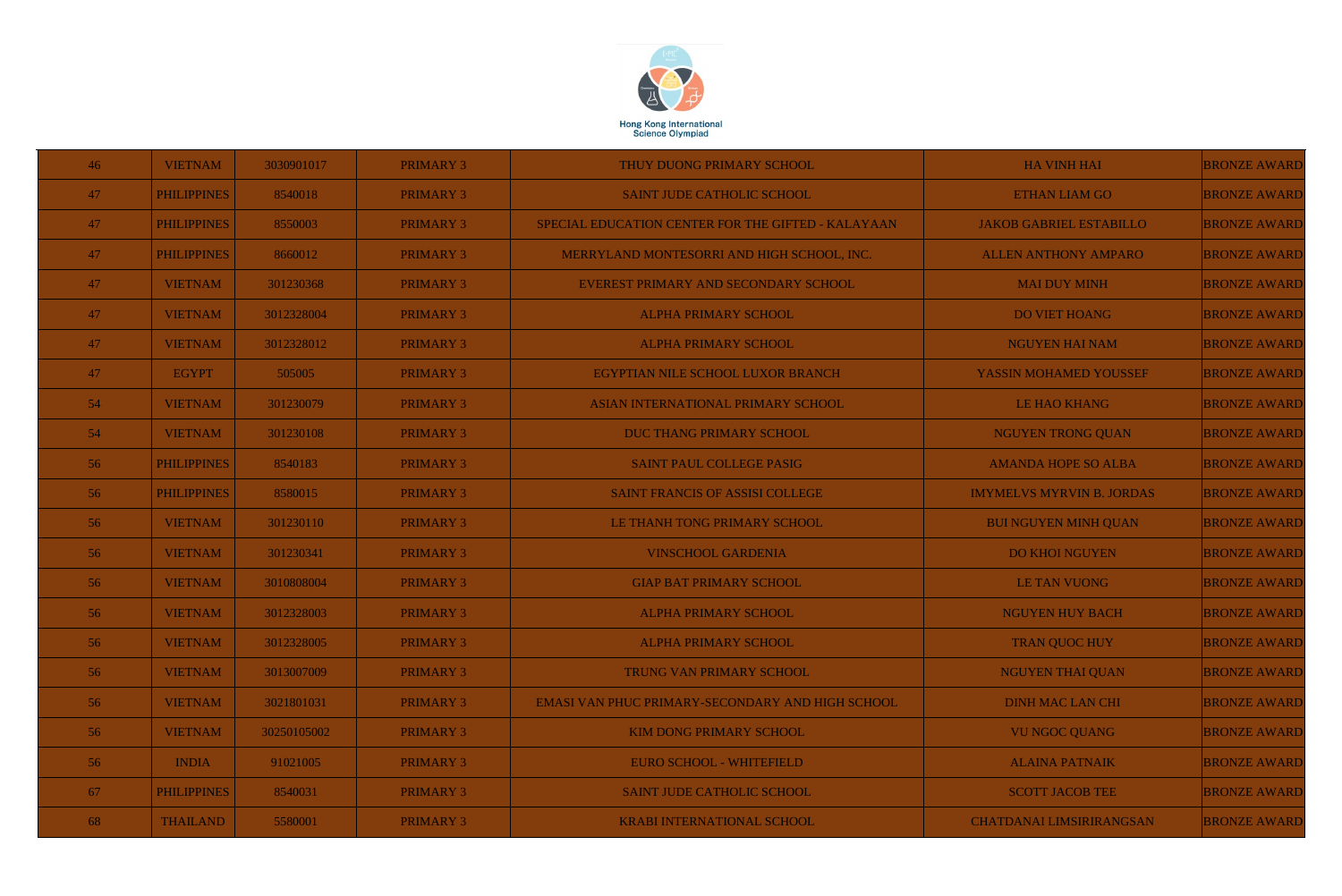

| 69  | <b>PHILIPPINES</b> | 8540032    | <b>PRIMARY 3</b> | <b>SAINT JUDE CATHOLIC SCHOOL</b>                 | <b>SHAWN ANDREI GO</b>      | <b>BRONZE AWARD</b> |
|-----|--------------------|------------|------------------|---------------------------------------------------|-----------------------------|---------------------|
| 69  | <b>THAILAND</b>    | 5610009    | <b>PRIMARY 3</b> | HEAD START INTERNATIONAL SCHOOL PHUKET            | <b>ALEKSEI GORSKIKH</b>     | <b>BRONZE AWARD</b> |
| 69  | <b>VIETNAM</b>     | 301230073  | <b>PRIMARY 3</b> | PASCAL PRIMARY SCHOOL                             | LE HOANG NGOC HAN           | <b>BRONZE AWARD</b> |
| 69  | <b>VIETNAM</b>     | 301230092  | <b>PRIMARY 3</b> | <b>ARCHIMEDES ACADEMY</b>                         | <b>NGUYEN TUONG MINH</b>    | <b>BRONZE AWARD</b> |
| 69  | <b>VIETNAM</b>     | 301230355  | <b>PRIMARY 3</b> | <b>EVEREST SCHOOL</b>                             | <b>NGUYEN HA LINH</b>       | <b>BRONZE AWARD</b> |
| 69  | <b>VIETNAM</b>     | 3011015003 | <b>PRIMARY 3</b> | <b>DUC THANG PRIMARY SCHOOL</b>                   | <b>TRUONG YEN MINH</b>      | <b>BRONZE AWARD</b> |
| 75  | <b>INDONESIA</b>   | 10001005   | <b>PRIMARY 3</b> | SD MUHAMMADIYAH SAGAN YOGYAKARTA                  | FITHROTUZ ZAHRA AZKIYA      | <b>BRONZE AWARD</b> |
| 75  | <b>INDONESIA</b>   | 10001511   | <b>PRIMARY 3</b> | <b>SD SANTA URSULA</b>                            | PETER EUAN RIDJAB           | <b>BRONZE AWARD</b> |
| 75  | <b>PHILIPPINES</b> | 8510003    | <b>PRIMARY 3</b> | FICUVA - MPC LEARNING CENTER                      | MOHAMMAD JALIL PACALANGOT   | <b>BRONZE AWARD</b> |
| 75  | <b>PHILIPPINES</b> | 8540016    | <b>PRIMARY 3</b> | <b>SAINT JUDE CATHOLIC SCHOOL</b>                 | <b>AUDREY DANIELLE LIM</b>  | <b>BRONZE AWARD</b> |
| 75  | <b>PHILIPPINES</b> | 8540021    | <b>PRIMARY 3</b> | <b>SAINT PAUL COLLEGE PASIG</b>                   | <b>JANNAH LOUISE KINGAT</b> | <b>BRONZE AWARD</b> |
| 75  | <b>PHILIPPINES</b> | 8550002    | <b>PRIMARY 3</b> | KALALAKE ELEMENTARY SCHOOL - CENTER OF EXCELLENCE | <b>AMAYA ISABEL LLANES</b>  | <b>BRONZE AWARD</b> |
| 75  | <b>PHILIPPINES</b> | 8660014    | <b>PRIMARY 3</b> | MERRYLAND MONTESORRI AND HIGH SCHOOL, INC.        | <b>CHARICE MAE REYES</b>    | <b>BRONZE AWARD</b> |
| 75  | <b>THAILAND</b>    | 5510039    | <b>PRIMARY 3</b> | ANGLO SINGAPORE INTERNATIONAL SCHOOL              | <b>QIN HAO XUAN</b>         | <b>BRONZE AWARD</b> |
| 75  | <b>THAILAND</b>    | 5510052    | <b>PRIMARY 3</b> | PANAYA PHATTHANAKAN BILINGUAL SCHOOL              | PASIT LERTSIRIWORAPONG      | <b>BRONZE AWARD</b> |
| 75. | <b>THAILAND</b>    | 5560002    | <b>PRIMARY 3</b> | ROJANAWIT MALABIANG SCHOOL                        | RONNAROT PATTAWEERAKUL      | <b>BRONZE AWARD</b> |
| 75  | <b>VIETNAM</b>     | 301230118  | <b>PRIMARY 3</b> | <b>ALASKA PRIMARY SCHOOL</b>                      | <b>DAO KHANH VY</b>         | <b>BRONZE AWARD</b> |
| 75  | <b>VIETNAM</b>     | 301230356  | <b>PRIMARY 3</b> | THUY LINH PRIMARY SCHOOL                          | PHAM HUU THANH              | <b>BRONZE AWARD</b> |
| 75  | <b>VIETNAM</b>     | 3012448025 | <b>PRIMARY 3</b> | VICTORIA THANG LONG PRIMARY AND SECONDARY SCHOOL  | <b>NGUYEN DUY BACH</b>      | <b>BRONZE AWARD</b> |
| 75  | <b>VIETNAM</b>     | 3012448030 | <b>PRIMARY 3</b> | VICTORIA THANG LONG PRIMARY AND SECONDARY SCHOOL  | <b>NGHIEM NHAT MINH</b>     | <b>BRONZE AWARD</b> |
| 75  | <b>VIETNAM</b>     | 3030901012 | <b>PRIMARY 3</b> | THUY DUONG PRIMARY SCHOOL                         | <b>TRAN NAM ANH</b>         | <b>BRONZE AWARD</b> |
| 90  | <b>VIETNAM</b>     | 301230088  | PRIMARY 3        | <b>ALASKA PRIMARY SCHOOL</b>                      | <b>VU TU LINH</b>           | <b>MERIT AWARD</b>  |
| 90  | <b>VIETNAM</b>     | 3012328011 | <b>PRIMARY 3</b> | <b>ALPHA PRIMARY SCHOOL</b>                       | <b>VU NHAT MINH</b>         | <b>MERIT AWARD</b>  |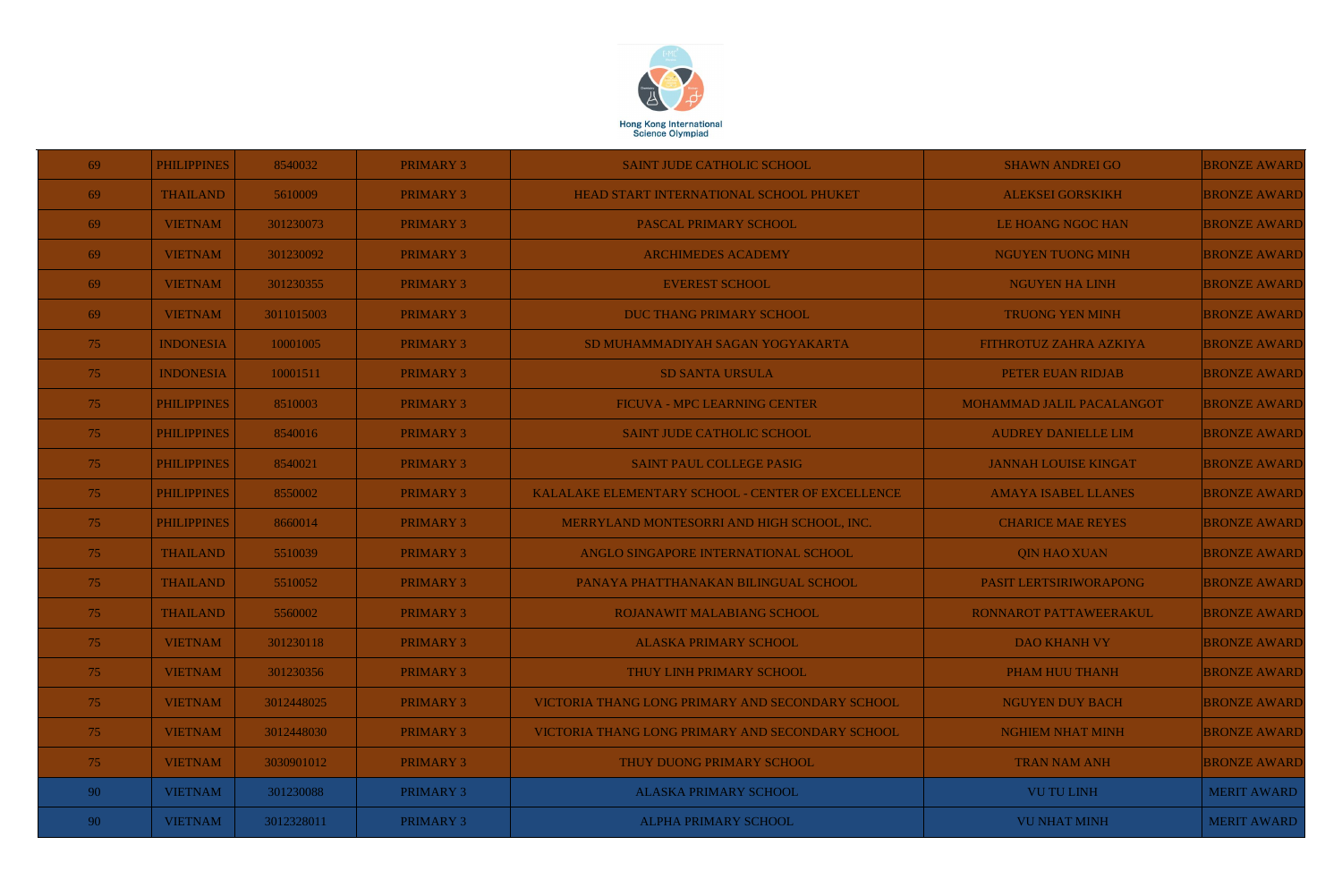

| 92              | <b>HONG KONG</b>   | 6100007    | <b>PRIMARY 3</b> | 寶安商會温浩根小學                                           | <b>MANASVI DHAKITE</b>          | <b>MERIT AWARD</b> |
|-----------------|--------------------|------------|------------------|-----------------------------------------------------|---------------------------------|--------------------|
| 92              | <b>INDONESIA</b>   | 10001611   | PRIMARY 3        | SAMPOERNA ACADEMY JAKARTA                           | <b>CASSANDRA SALSABILA TAN</b>  | <b>MERIT AWARD</b> |
| 92              | <b>VIETNAM</b>     | 301230115  | PRIMARY 3        | LE VAN TAM PRIMARY SCHOOL                           | TRUONG THANH VAN                | <b>MERIT AWARD</b> |
| 95              | <b>PHILIPPINES</b> | 8540030    | PRIMARY 3        | UNIVERSITY OF THE PHILIPPINES INTEGRATED SCHOOL     | <b>MIKAELA STEFAN BORAS</b>     | <b>MERIT AWARD</b> |
| 95              | <b>PHILIPPINES</b> | 8540033    | PRIMARY 3        | UNIVERSITY OF THE PHILIPPINES INTEGRATED SCHOOL     | <b>VIVIENNE MARIE MADAMBA</b>   | <b>MERIT AWARD</b> |
| 95              | <b>PHILIPPINES</b> | 8540176    | <b>PRIMARY 3</b> | SAINT PAUL COLLEGE PASIG                            | <b>MA SOFIA GABRIELLE TUALA</b> | <b>MERIT AWARD</b> |
| 95              | <b>PHILIPPINES</b> | 8560001    | PRIMARY 3        | PHILIPPINE CHRISTIAN GOSPEL SCHOOL                  | <b>ANTON J ELUMBARING</b>       | <b>MERIT AWARD</b> |
| 95              | <b>PHILIPPINES</b> | 8580002    | <b>PRIMARY 3</b> | SAINT FRANCIS OF ASSISI COLLEGE - DASMARIÑAS CAMPUS | SOPHIA YSABELLE DEL MUNDO       | <b>MERIT AWARD</b> |
| 95              | <b>THAILAND</b>    | 5510015    | PRIMARY 3        | ASSUMPTION COLLEGE SAMUTPRAKARN                     | PHUM NUALDUM                    | <b>MERIT AWARD</b> |
| 95              | <b>THAILAND</b>    | 5550005    | PRIMARY 3        | PHOLWITAYA BILINGUAL                                | <b>FAHSAI LAKMUANG</b>          | <b>MERIT AWARD</b> |
| 95              | <b>VIETNAM</b>     | 301230059  | PRIMARY 3        | YEN HOA PRIMARY SCHOOL                              | <b>NGUYEN BAO CHAU</b>          | <b>MERIT AWARD</b> |
| 95              | <b>VIETNAM</b>     | 301230066  | PRIMARY 3        | <b>ASIAN INTERNATIONAL SCHOOL</b>                   | <b>DAO NGAN GIANG</b>           | <b>MERIT AWARD</b> |
| 95              | <b>VIETNAM</b>     | 301230067  | PRIMARY 3        | LE VAN TAM PRIMARY SCHOOL                           | NGUYEN TRUONG GIANG             | <b>MERIT AWARD</b> |
| 95              | <b>VIETNAM</b>     | 301230084  | PRIMARY 3        | <b>ASIAN INTERNATIONAL SCHOOL</b>                   | LE BAO DANG KHOI                | <b>MERIT AWARD</b> |
| 95              | <b>VIETNAM</b>     | 301230090  | PRIMARY 3        | LE VAN TAM PRIMARY SCHOOL                           | <b>HOANG HAI LONG</b>           | <b>MERIT AWARD</b> |
| 95 <sub>1</sub> | <b>VIETNAM</b>     | 301230105  | PRIMARY 3        | HA NOI STAR SCHOOL                                  | LE NHU NGUYET MINH              | <b>MERIT AWARD</b> |
| 95              | <b>VIETNAM</b>     | 3011009012 | <b>PRIMARY 3</b> | PHUC DIEN PRIMARY SCHOOL                            | <b>TRUONG TUAN KIET</b>         | <b>MERIT AWARD</b> |
| 95              | <b>VIETNAM</b>     | 3012448024 | PRIMARY 3        | VICTORIA THANG LONG PRIMARY AND SECONDARY SCHOOL    | <b>NGUYEN ANNIE</b>             | <b>MERIT AWARD</b> |
| 95              | <b>VIETNAM</b>     | 3013007006 | <b>PRIMARY 3</b> | TRUNG VAN PRIMARY SCHOOL                            | <b>DO HOANG BACH</b>            | <b>MERIT AWARD</b> |
| 111             | <b>INDONESIA</b>   | 10000704   | <b>PRIMARY 3</b> | <b>SD IT ABATA LOMBOK</b>                           | ALY ABDILLAH AZZAM              | <b>MERIT AWARD</b> |
| 111             | <b>VIETNAM</b>     | 301230346  | <b>PRIMARY 3</b> | <b>ALASKA ACADEMY</b>                               | <b>LUONG HAI MINH</b>           | <b>MERIT AWARD</b> |
| 113             | <b>THAILAND</b>    | 5600005    | <b>PRIMARY 3</b> | <b>BECONHOUSE YAMMSAAD RANGSIT</b>                  | <b>ANGKUL MORAKUL</b>           | <b>MERIT AWARD</b> |
| 114             | <b>VIETNAM</b>     | 301230075  | PRIMARY 3        | <b>EVEREST SCHOOL</b>                               | <b>LA MINH HOANG</b>            | <b>MERIT AWARD</b> |

| <b>MANASVI DHAKITE</b>          | <b>MERIT AWARD</b> |
|---------------------------------|--------------------|
| <b>CASSANDRA SALSABILA TAN</b>  | <b>MERIT AWARD</b> |
| <b>TRUONG THANH VAN</b>         | <b>MERIT AWARD</b> |
| <b>MIKAELA STEFAN BORAS</b>     | <b>MERIT AWARD</b> |
| <b>VIVIENNE MARIE MADAMBA</b>   | <b>MERIT AWARD</b> |
| <b>MA SOFIA GABRIELLE TUALA</b> | <b>MERIT AWARD</b> |
| <b>ANTON J ELUMBARING</b>       | <b>MERIT AWARD</b> |
| SOPHIA YSABELLE DEL MUNDO       | <b>MERIT AWARD</b> |
| <b>PHUM NUALDUM</b>             | <b>MERIT AWARD</b> |
| <b>FAHSAI LAKMUANG</b>          | <b>MERIT AWARD</b> |
| <b>NGUYEN BAO CHAU</b>          | <b>MERIT AWARD</b> |
| <b>DAO NGAN GIANG</b>           | <b>MERIT AWARD</b> |
| <b>NGUYEN TRUONG GIANG</b>      | <b>MERIT AWARD</b> |
| <b>LE BAO DANG KHOI</b>         | <b>MERIT AWARD</b> |
| <b>HOANG HAILONG</b>            | <b>MERIT AWARD</b> |
| <b>LE NHU NGUYET MINH</b>       | <b>MERIT AWARD</b> |
| <b>TRUONG TUAN KIET</b>         | <b>MERIT AWARD</b> |
| <b>NGUYEN ANNIE</b>             | <b>MERIT AWARD</b> |
| <b>DO HOANG BACH</b>            | <b>MERIT AWARD</b> |
| <b>ALY ABDILLAH AZZAM</b>       | <b>MERIT AWARD</b> |
| <b>LUONG HAI MINH</b>           | <b>MERIT AWARD</b> |
| <b>ANGKUL MORAKUL</b>           | <b>MERIT AWARD</b> |
| <b>LA MINH HOANG</b>            | <b>MERIT AWARD</b> |